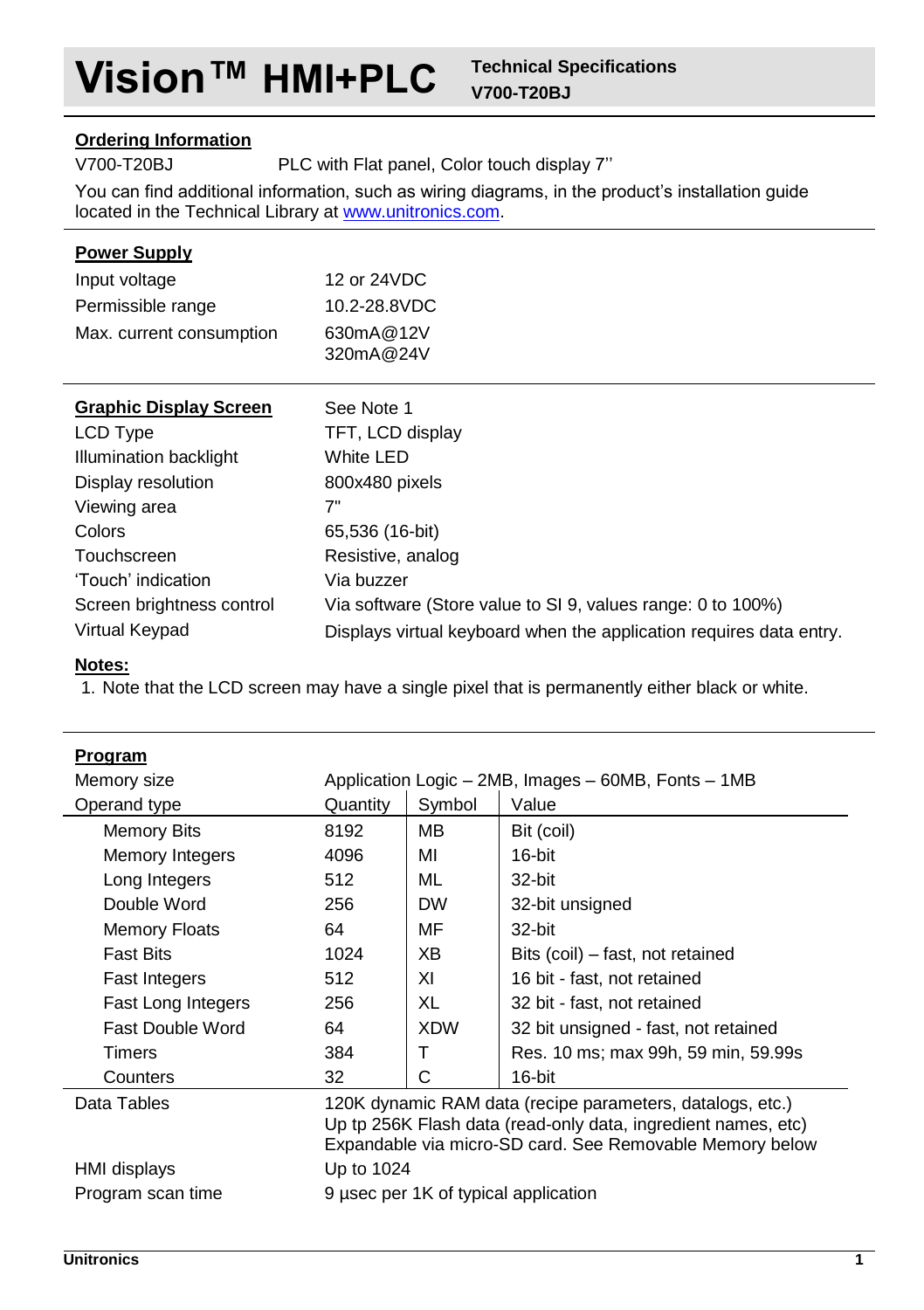## **Removable Memory**

Micro-SD card Compatible with fast micro-SD cards; store datalogs, Alarms, Trends, Data Tables, backup Ladder, HMI, and OS. See Not[e 2](#page-1-0)

### **Notes:**

<span id="page-1-0"></span>2. User must format via Unitronics SD tools utility.

| Communication             |                                                                                                          |
|---------------------------|----------------------------------------------------------------------------------------------------------|
| Port 1                    | 1 channel, RS232/RS485 and USB device. See Note 3                                                        |
| Galvanic isolation        | Yes                                                                                                      |
| Baud rate range           | 300 to 115200 bps                                                                                        |
| <b>RS232</b>              |                                                                                                          |
| Voltage limits            | +20VDC absolute maximum                                                                                  |
| Cable length              | Up to 15m (50')                                                                                          |
| <b>RS485</b>              |                                                                                                          |
| Voltage limits            | -7 to +12VDC differential maximum                                                                        |
| <b>Nodes</b>              | Up to 32                                                                                                 |
| Cable type                | Shielded twisted pair, in compliance with EIA RS485                                                      |
| Cable length              | 1200m maximum (4000')                                                                                    |
| <b>USB</b>                | See Note 4                                                                                               |
| Port type                 | Mini-B                                                                                                   |
| Galvanic isolation        | No                                                                                                       |
| Specification             | USB 2.0 compliant; full speed                                                                            |
| Cable                     | USB 2.0 compliant; up to 3m                                                                              |
| Ethernet                  |                                                                                                          |
| Port type                 | <b>RJ45</b>                                                                                              |
| <b>Transmission speed</b> | 10/100Mbps                                                                                               |
| Network topology          | Star, based on external hub/switch                                                                       |
| Cable type                | Category 5 STP (shielded twisted pair) is recommended;<br>UTP (unshielded twisted pair) may also be used |
| Drop line length          | Up to 100 meters, controller to hub/switch or controller to controller.                                  |
| Port 2 (optional)         | See Note 5                                                                                               |
| CANbus (optional)         | See Note 5                                                                                               |
| Profibus (optional)       | See Note 5                                                                                               |

#### **Notes:**

- <span id="page-1-1"></span>3. This model is supplied with a serial port: RS232/RS485 (Port 1). The standard is set to either RS232 or RS485 according to DIP switch settings. Refer to the product's Installation Guide.
- <span id="page-1-2"></span>4. Note that physically connecting a PC to the controller via USB suspends RS232/RS485 communications via Port 1. When the PC is disconnected, RS232/RS485 resumes.
- 5. The user may order and install one or both of the following modules:
	- A serial RS232/RS485 isolated/non-isolated interface module in port 2.
	- A CANbus module
	- A Profibus module

Modules documentation is available on the Unitronics website.